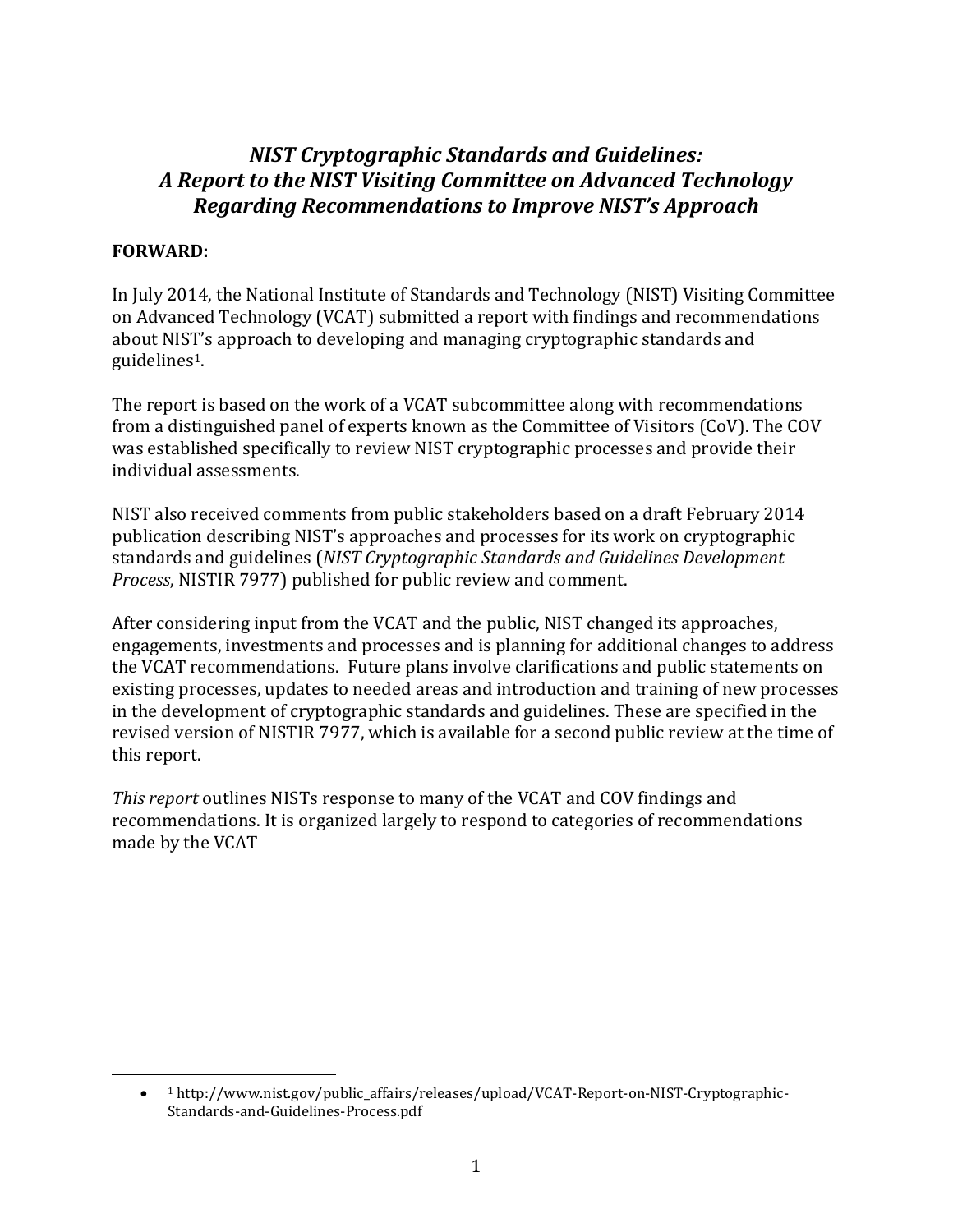## *Openness and Transparency*

 *VCAT/COV: It is of paramount importance that NIST's process for developing cryptographic standards is open and transparent and has the trust, confidence and support of the cryptographic community. That requires development of standards that are "best of breed" and untainted. NIST should develop and implement a plan to further increase the involvement of the cryptographic community in the standards development process. The agency should identify improvements to its processes and call out what those improvements are. NIST should establish a life cycle management procedure for all its standards and guidelines that supports its core principles; it should critically review all its standards and guidelines and evaluate whether to withdraw or revise them. This requires transparent decision processes on starting work in an area, choosing an approach to go forward, version management for all drafts from an early stage, detailed and individual dispositions for each and every comment received, a documentation of all design decisions, and procedures for regular revisions and emergency revisions. NIST should improve record-keeping and workflow management. It also should reflect whether participants have recourse to appeal decisions.*

**NIST Response**: NIST clarified its principles and steps related to openness, transparency, balance, and integrity. Specifically, NIST now publically and clearly states that the Institute is focused on its mission of developing strong cryptographic standards for meeting U.S. federal agency non-national security and commerce needs while being aware of implications related to law enforcement and national security. NIST stresses the importance of its access to sufficient internal and other external expertise to make independent decisions.<sup>2</sup>

NIST outlined a seven-step process for the life cycle management of its cryptographic standards process from identification of need, through regular review, potential updating, and sunsetting. The public's involvement and input is a milestone goal for each of these steps. When producing cryptographic standards or guidelines, NIST will provide a timeframe for reviewing and maintaining those documents – including possible updating and sunsetting. NIST will disclose all comments on drafts unless there is a clear legal prohibition, in which case NIST will make a best effort to disclose appropriate details as allowed. This involves formalizing policies and processes for handling informal and anonymous comments. NIST also is creating more systematic and transparent record-keeping policies and procedures.

NIST issued a Federal Register Notice requesting comments on withdrawal of six FIPS. The standards proposed for withdrawal include FIPS 181-Automated Password Generator, FIPS 185-Escrowed Encryption Standard, FIPS 188-Standard Security Label for Information Transfer, FIPS 190-Guideline for the Use of Advanced

 $\overline{\phantom{a}}$ 

<sup>2</sup> <http://csrc.nist.gov/groups/ST/crypto-review/index.html>

http://www.nist.gov/director/cybersecuritystatement-091013.cfm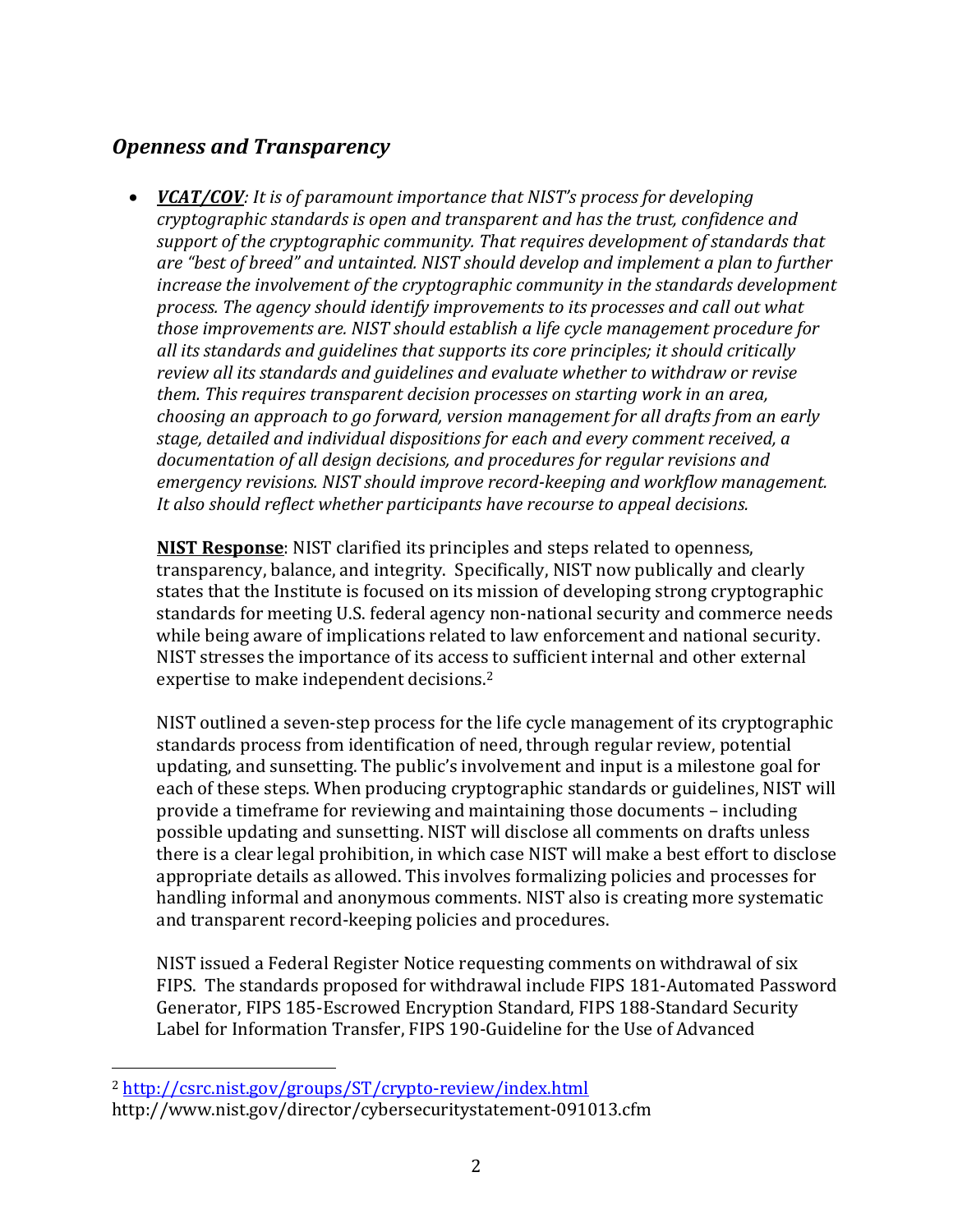Authentication Technology Alternatives, FIPS 191-Guideline for the Analysis of Local Area Network Security, and FIPS 196-Entity Authentication using Public Key Cryptography.

NIST is instituting an appeals mechanism to provide greater assurance that NIST's cryptographic standards follow the stated processes. Appeals would be based strictly on assurances that the processes were followed, rather than the substantive content of the standard.

Changes to NIST's approaches are highlighted in the note to reviewers of the revised draft publication (NISTIR 7977) and are being publicized widely via NIST's website, press releases, and mailing lists and direct communications to stakeholders.

#### *VCAT/COV: NIST should clarify its roles as:*

l

- *1) a developer of standards and guidelines under federal statue for use in U.S. federal nonnational security information systems and,*
- *2) a technical contributor/stakeholder in connection with voluntary global standard development.*

**NIST Response:** NIST clarified its roles in the standards process in the NIST IR 7977. NIST also states that the Institute will prioritize which NIST cryptographic standards and guidelines are brought to standards developing organizations, based on likely impact and need and industry interest. In addition, NIST clarified the roles of NIST staff in working with SDOs, including stating the basis for determining NIST's participation.

*VCAT/COV: NIST should address its objectives through voluntary consensus standards to the extent possible and explain the basis for a chosen path for standards development. NIST should verify whether processes in other organizations are compatible with its requirements for transparency and openness and open availability of standards and guidelines.*

**NIST Response3:** NIST clarified its role in working with Standards Developing Organizations (SDOs) and its policies regarding consideration of SDOs' standards and standards development capabilities. This includes provisions to:

 Explicitly acknowledge the role and importance of SDOs, including international SDOs, in the development and acceptance of cryptographic standards.

[http://publicaa.ansi.org/sites/apdl/Documents/Standards%20Activities/NSSC/USSS\\_Thir](http://publicaa.ansi.org/sites/apdl/Documents/Standards%20Activities/NSSC/USSS_Third_edition/USSS%202010-sm.pdf) [d\\_edition/USSS%202010-sm.pdf](http://publicaa.ansi.org/sites/apdl/Documents/Standards%20Activities/NSSC/USSS_Third_edition/USSS%202010-sm.pdf)

<sup>3</sup> NIST will continue to ensure its standards engagements are consistent and clear in the application of the US Standards Strategy: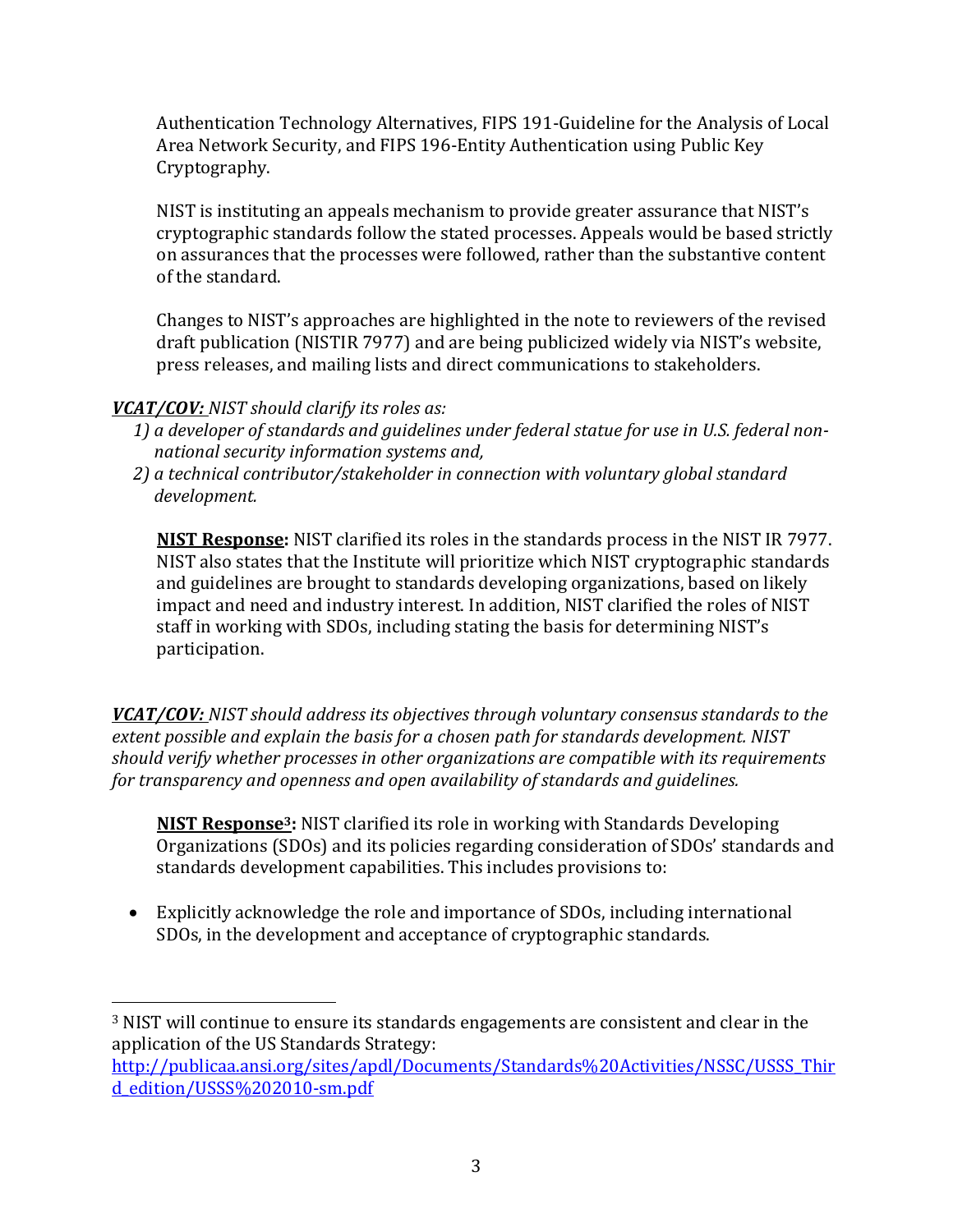- Pursue a global acceptance strategy for NIST's cryptographic standards, including aiming to prioritize resources to support this strategy.
- Select voluntary consensus standards if NIST's objectives can be achieved by doing so. When there is no community consensus and/or an existing standard, NIST will consider working with an SDO to develop a standard. If that is not a viable option, NIST will develop its own standard and give strong consideration to submitting this standard to an SDO.
- Indicate clearly why NIST has selected a particular approach. When selecting priorities for working with SDOs or using their standards, a major consideration for NIST will be the degree of active participation from cryptography researchers, industry, and others in the user community.

#### *VCAT/COV: Development of standards through open competitions should be encouraged where appropriate.*

**NIST Response**: NIST publically states in IR 7977 it intends to use open competitions to establish cryptographic standards where no consensus exists yet around the best algorithmic approach. This is done while recognizing and balancing that these competitions are lengthy and resource intensive.

*VCAT/COV: NIST should strengthen its efforts to make its cryptographic standards understandable and more easily usable by security engineers. Technical merit is first and foremost a question of security, but also incorporates considerations of efficiency, interoperability, and practical implementation.*

**NIST Response**: NIST added a principle to reflect the importance of "*usability*." This makes it clear that NIST cryptographic standards and guidelines are designed and selected to help minimize purposeful or unintentional misuse of cryptographic capabilities so that they: are easy to implement and difficult to circumvent; support workflow; and are readily incorporated into existing and future schemes and systems.

#### *VCAT/COV: NIST should ensure that cryptographic evaluations of new standards are conducted and released to the public.*

**NIST Response**: NIST states in IR 7977 that as a general policy, it will release available analyses and evaluations of algorithms or schemes included in NIST's cryptographic standards or guidelines, unless there are explicit legal considerations. Moreover, NIST will identify opportunities to include security proofs in cryptographic standards and guidelines, request proofs if they exist, and make them part of the public record when they are essential, practical, and available.

*VCAT/COV: The principle of integrity should be clarified to include a reference to the importance of avoiding – or appropriately managing – conflicts of interest.*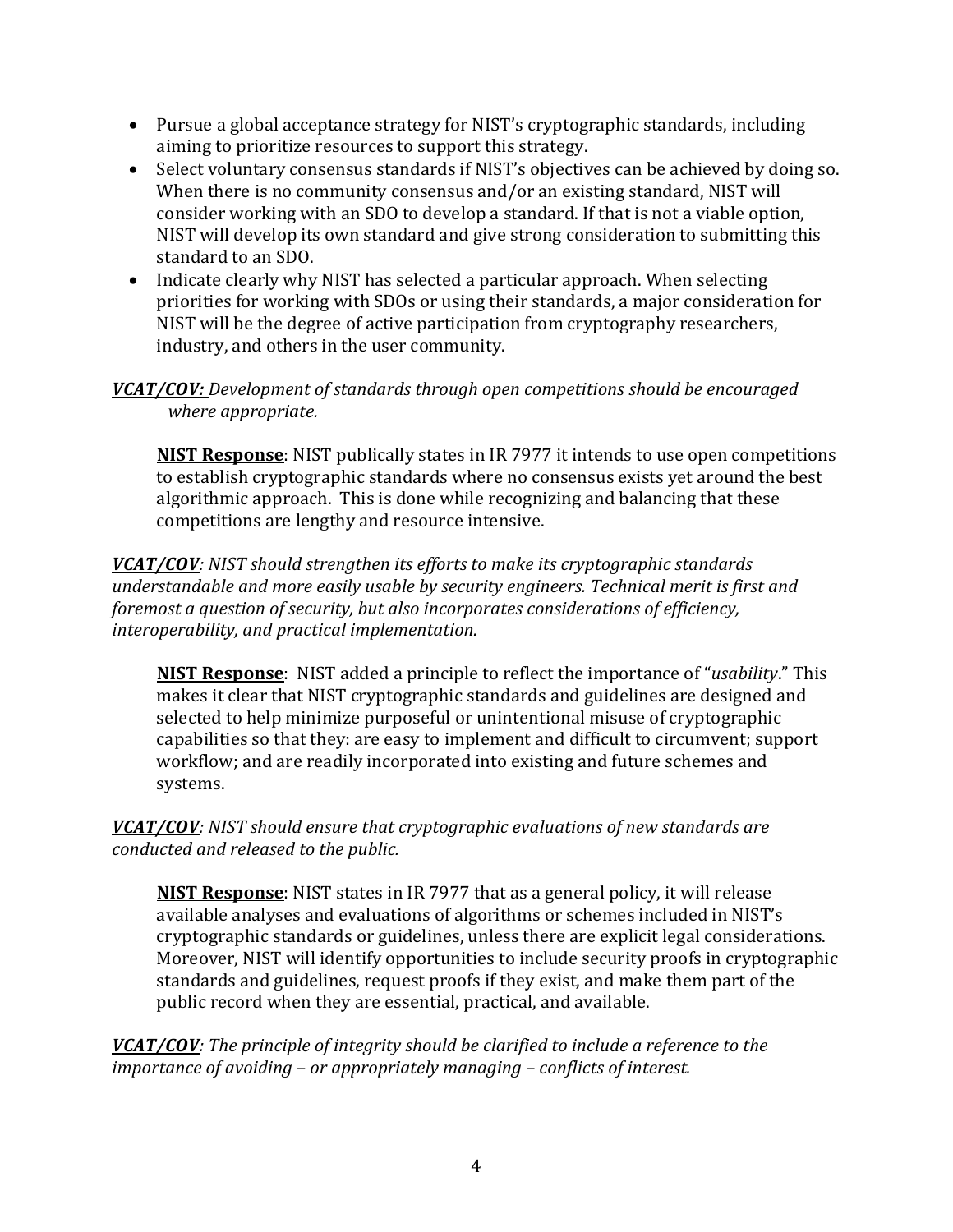**NIST Response**: NIST clarified this principle, notes that it follows agency-wide procedures to manage the risk presented by those conflicts, and ensures appropriate training for computer security standards staff.

## *Independent Strength/Capability and Clarification of Relationship with NSA*

*VCAT/COV: NIST should increase the number of technical staff with cryptographic expertise and explore expanding its programs to engage academia and outside experts. Among other things, this will allow NIST to continue to seek NSA's advice as it is evaluating decisions about cryptographic standards and guidelines by ensuring that it knows when to accept and when to reject that advice.*

**NIST Response:** Recognizing that NIST increasingly must support the research needed to advance the science and lay the foundation for future cryptographic standards – to the extent that resources permit – NIST has stated that the Institute intends to participate extensively in the community by:

- Continuing taking part in the work of SDOs.
- Continuing to submit papers on NIST research to public forums and presenting at and attending research conferences.
- Providing additional program committee members, speakers and reviewers for conferences and workshops.
- Increasing invitations to host guest researchers, postdoctoral fellows and visiting scholars.
- Increasing funding for both external (including academic) and internal research.

Notably, funding for NIST's work in cryptography-related programs has been expanded significantly with passage of the Fiscal Year 2015 federal budget. NIST directed an additional \$6 million to its cryptographic computer security-related work. This increase will support internal as well as external efforts related to NIST's standards and guidelines.

Revised proposed procedures in the NIST document make it clear that it will disclose all comments on drafts unless there is a clear legal issue. This includes comments from NSA or any other government organization.

*VCAT/COV: NIST must be in a position to reject advice from NSA when warranted. The current requirement for interaction with NSA should be reviewed and changes requested where it hinders NIST's ability to independently develop the best cryptographic standards to serve the U.S. government and the broader community. NIST should restructure its relationship with NSA.*

**NIST Response:** NIST is committed to working more collaboratively and actively with the cryptographic community; recent budget appropriations will allow NIST to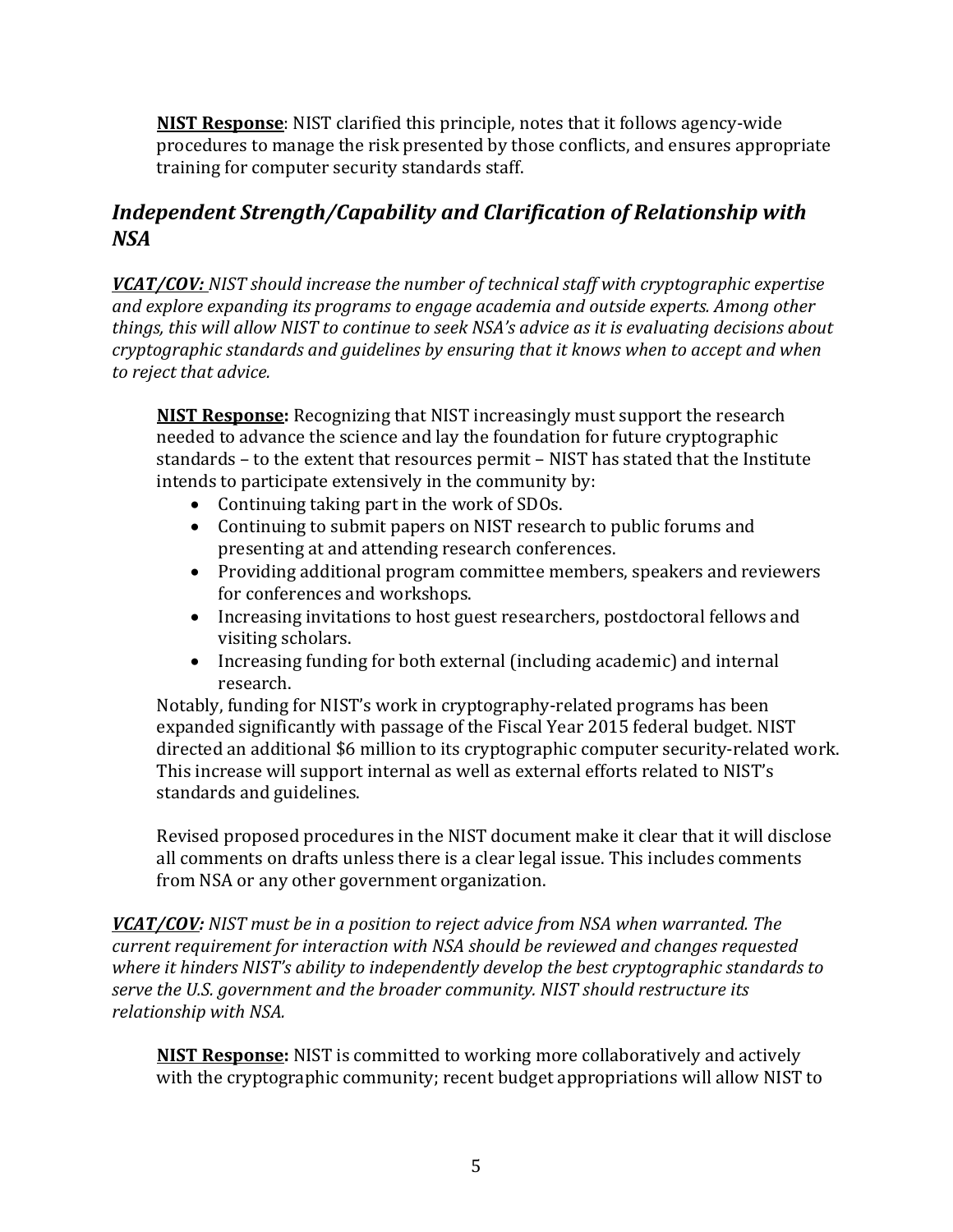bring more cryptographic experts on-staff and to support and take advantage of needed specialized expertise within the academic sector.

NIST is reviewing its current Memorandum of Understanding with NSA and will develop a revised version that will reflect current needs and the principles and processes stated in the newly published version of the draft NISTIR. This includes recognition that NIST focuses on its mission of developing strong cryptographic standards for meeting U.S. federal agency non-national security and commerce security needs. NIST also has stressed in the most recent draft NISTIR the importance of its access to sufficient in-house and other external expertise to make independent decisions.

# *Technical and Other Issues*

*VCAT/COV: The VCAT notes that the members of the CoV made a number of very specific technical recommendations. The VCAT recommends that NIST work openly with the cryptographic community to determine how best to address such recommendations.* 

*VCAT/COV: NIST should not try to fix the DUAL\_EC algorithm in SP 800-90A but should instead reissue the standard with DUAL\_EC removed.*

**NIST Response:** Immediately after public concerns over the security of Dual\_EC\_DRBG surface, NIST solicited public comments on NIST SP 800-90A, the publication that specified Dual\_EC\_DRBG. Based on the feedback received, and NIST's own analysis, NIST released a revised draft that removed Dual\_EC\_DRBG from the publication in April 2014. This revised draft also included several other changes to the document that were under development prior to the concerns over Dual EC DRBG. Certain unresolved issues related to the testing of cryptographic modules led NIST to release a second revised draft for public comment in November 2014. NIST will revise the draft accordingly, and expects to release the final publication in the first half of 2015.

*VCAT/COV: NIST should generate a new set of elliptic curves for use with ECDSA in FIPS 186. These should be generated by a public process such that the cryptographic community can be confident that the resulting curves were chosen pseudorandomly from among a set of highquality curves. The set of high-quality curves should be described precisely in the standard, and should incorporate the latest knowledge about elliptic curves.* 

**NIST Response:** Despite recent, legitimate questions over the provenance of the its recommended elliptic curves, NIST is not aware of any attacks on these curves when they are used as described in NIST standards and guidelines and implemented correctly. Still, over the fifteen years since these curves were published, advances in the understanding of elliptic curves within the cryptographic community have led to the development of new elliptic curves and algorithms whose designers claim offer better performance and are easier to implement in a secure manner. Some of these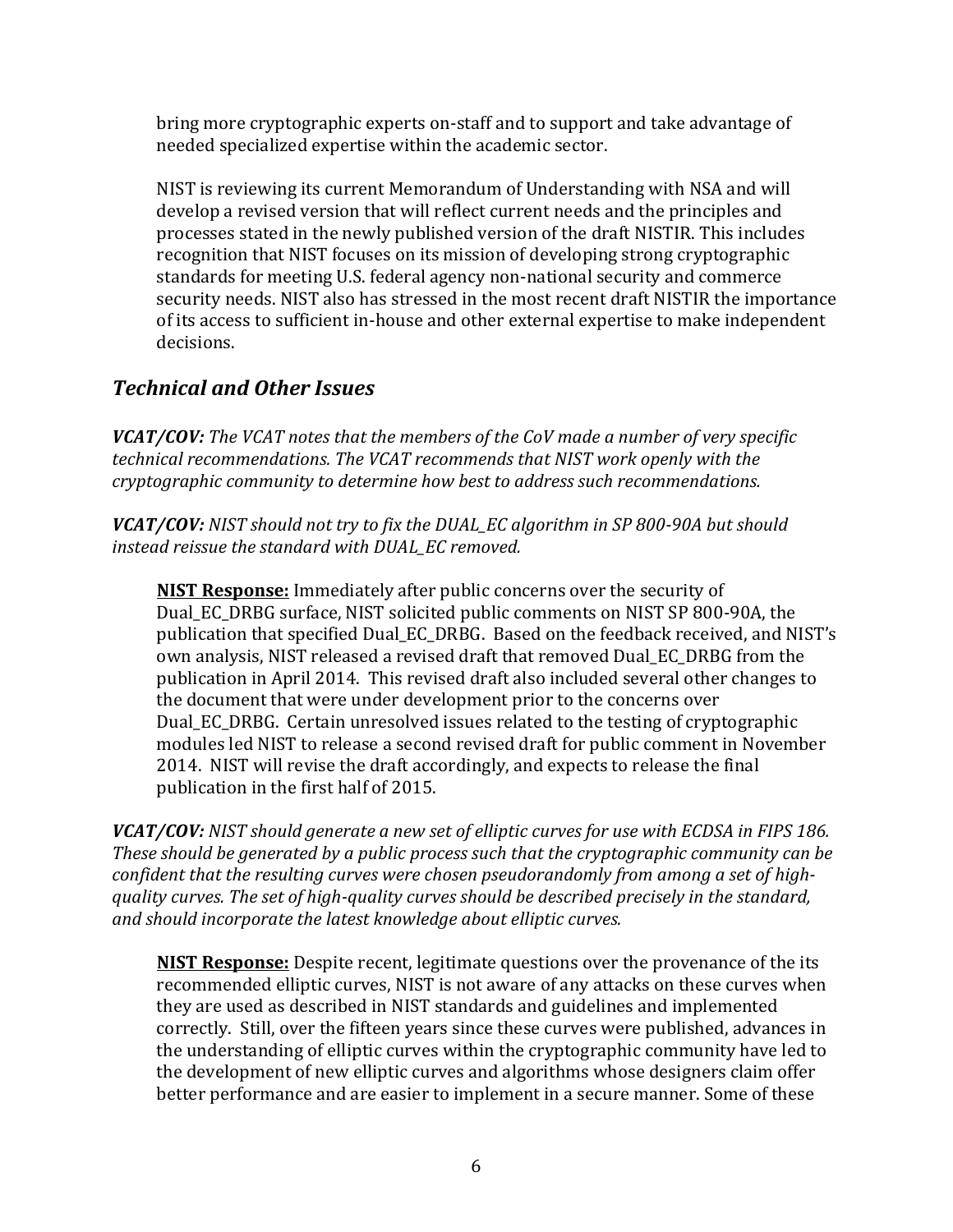curves are under consideration in voluntary, consensus-based Standards Developing Organizations, including the Internet Engineering Task Force and an associated effort with the Crypto Forum Research Group (CFRG), which NIST is participating in.

At the CRYPTO 2014 conference in August, 2014, NIST announced it was beginning an effort to reevaluate the current set of curves, and consider requirements and proposals for new curves. NIST's Computer Security Divison has drafted a formal solicitation for comments on FIPS 186-4, the standard that specifies the curves, which will be released in early 2015. The responses to this solicitation will assist NIST in determining what should be done with the existing set of curves, and identify the need for any new curves. In addition, NIST is planning a workshop to be held June 11-12, 2015 at its Gaithersburg campus to discuss elliptic curve cryptography standards. Meanwhile, NIST will continue to participate in the CRFG and IETF's process to evaluate new curves, and engage the cryptographic research community at conferences around the world.

#### *VCAT/COV: NIST should evaluate whether there is sufficient reason to reopen the decision to recommend the KW and KWP cipher modes in SP 800-38F.*

**NIST Response:** NIST is not aware of any cryptanalysis on the key wrapping schemes specified in NIST SP 800-38F that would call the security of those schemes into question. Most recent criticisms of these schemes have focused on the lack of a security proof. However, NIST believes these modes have been well-analyzed by the community, and that the cryptanalysis conducted support the security claims made of these modes. One issue identified is a theoretical attack involving extremely long messages. While this is a highly impractical attack, particularly given the intended use case of the algorithm, the guideline has always included a mitigation for this attack- limiting the length of the messages that may be encrypted using this algorithm. These issues were known during the development of SP 800-38F and are discussed in Appendix A. Should new analysis or other observations raise new concerns over the security of these algorithms we will work quickly to evaluate them and take appropriate remediating action.

### *VCAT/COV: NIST should emphasize the adoption of cryptographic standards with provable security properties.*

**NIST Response:** Security proofs are useful tools for analyzing and vetting cryptographic algorithms being considered for inclusion in NIST standards and guidelines. In recent cryptographic standardization efforts, including our on-going work specifying block cipher modes of operation and the SHA-3 competition to select a new hash function standard, NIST asked designers to include any security proofs in submissions so that these proofs can be evaluated alongside the algorithm. NIST continues to ask for these proofs, when they exist, and include them in the public record when standards and guidelines are developed.